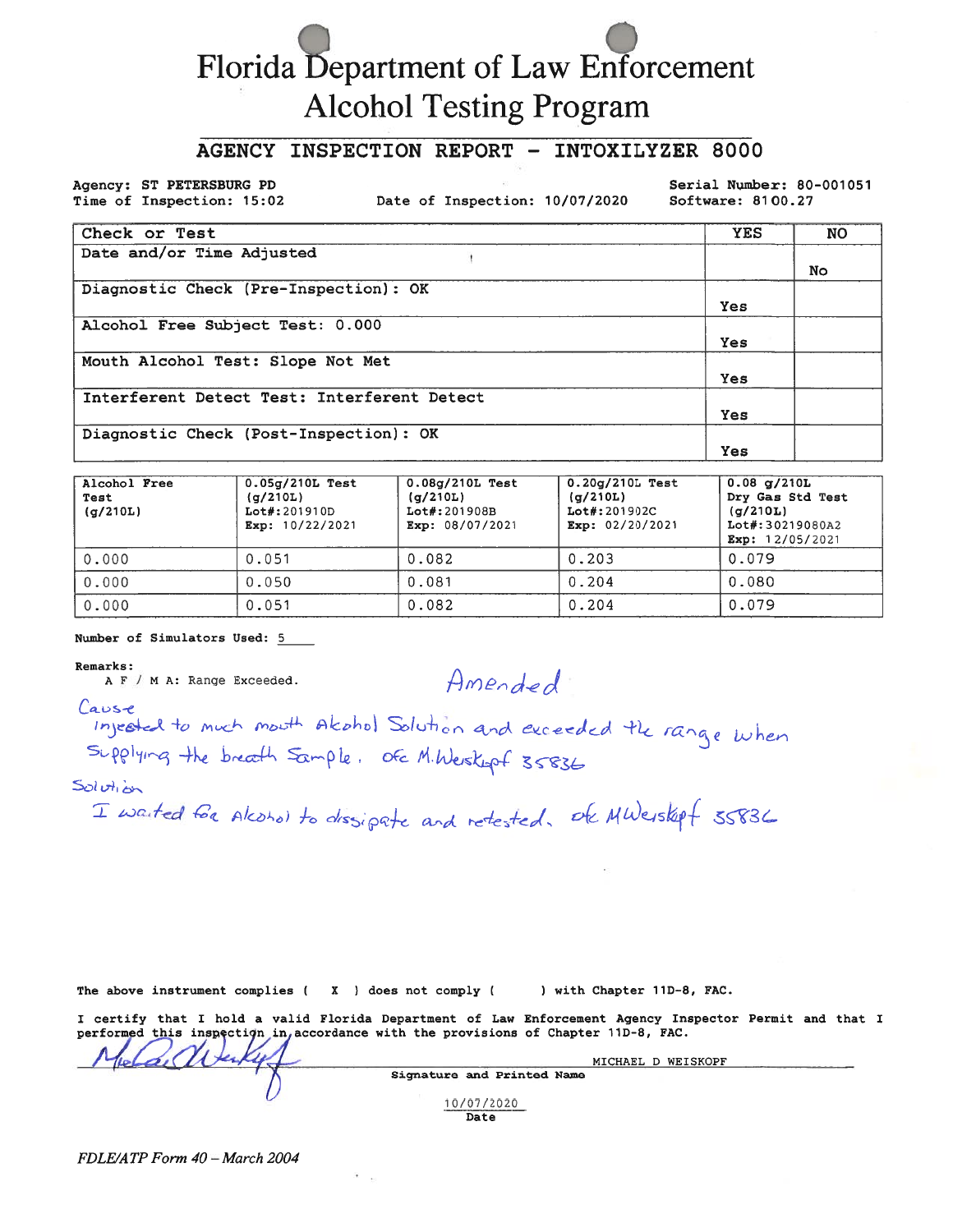

# AGENCY INSPECTION AND OTHER ELECTRONIC DATA REVIEW

| Agency: St. Petersburg PD<br><b>Instrument Serial Number: 80-001051</b>                                                                                                                                                                                                                                                                                                                                                                                                                                                                                                                                                                                                                                                                                                                                                                  |                                                                                                                                                                                                                                                                                                                                                                                                                                                                                                                                                                                                  |  |  |  |
|------------------------------------------------------------------------------------------------------------------------------------------------------------------------------------------------------------------------------------------------------------------------------------------------------------------------------------------------------------------------------------------------------------------------------------------------------------------------------------------------------------------------------------------------------------------------------------------------------------------------------------------------------------------------------------------------------------------------------------------------------------------------------------------------------------------------------------------|--------------------------------------------------------------------------------------------------------------------------------------------------------------------------------------------------------------------------------------------------------------------------------------------------------------------------------------------------------------------------------------------------------------------------------------------------------------------------------------------------------------------------------------------------------------------------------------------------|--|--|--|
| <b>AGENCY INSPECTION DATA REVIEW</b>                                                                                                                                                                                                                                                                                                                                                                                                                                                                                                                                                                                                                                                                                                                                                                                                     |                                                                                                                                                                                                                                                                                                                                                                                                                                                                                                                                                                                                  |  |  |  |
| Agency Inspector: Michael Weiskopf                                                                                                                                                                                                                                                                                                                                                                                                                                                                                                                                                                                                                                                                                                                                                                                                       | Date of Inspection: 10/07/2020<br>Time of Inspection: 15:02:27                                                                                                                                                                                                                                                                                                                                                                                                                                                                                                                                   |  |  |  |
| Erroneous Information<br>Untimely/Not Received<br>Incomplete<br><b>Agency Inspection Discrepancy:</b><br>$\Box$<br>$\Box$<br>$\Box$<br>Procedural<br>$\Box$<br>Other<br>⊠                                                                                                                                                                                                                                                                                                                                                                                                                                                                                                                                                                                                                                                                |                                                                                                                                                                                                                                                                                                                                                                                                                                                                                                                                                                                                  |  |  |  |
| □                                                                                                                                                                                                                                                                                                                                                                                                                                                                                                                                                                                                                                                                                                                                                                                                                                        | Agency Inspection Not Conducted or Records regarding Agency Inspection have not been uploaded.                                                                                                                                                                                                                                                                                                                                                                                                                                                                                                   |  |  |  |
| $\Box$                                                                                                                                                                                                                                                                                                                                                                                                                                                                                                                                                                                                                                                                                                                                                                                                                                   | Lot Number □ Expiration Date for g/ 210L □ Alcohol Reference Solution □ Dry Gas Standard is □ Incorrect □ Expired.                                                                                                                                                                                                                                                                                                                                                                                                                                                                               |  |  |  |
| ⊠<br><b>Alcohol Free Subject Test</b><br>⊠<br>0.05 g/210L Test<br>П                                                                                                                                                                                                                                                                                                                                                                                                                                                                                                                                                                                                                                                                                                                                                                      | FDLE/ATP Form 39 states in part, "If a test must be repeated, the REASON must be entered when prompted and recorded in the<br>Remarks section of FDLE/ATP Form 40 Agency Inspection Report – Intoxilyzer 8000. The $\boxtimes$ REASON for repeating the following<br>test(s); OR the ⊠ Possible Cause and Corrective Action Taken on the following test(s) was not recorded:<br>Mouth Alcohol Test $\Box$<br><b>Alcohol Free Test</b><br><b>Interferent Detect Test</b><br>$\boxtimes$<br>П<br>$\Box$ 0.08 g/210L Test<br>$\Box$ 0.20 g/210L Test<br>0.08 g/210L Dry Gas Standard Test<br>$\Box$ |  |  |  |
| FDLE/ATP Form 39 states in part, "If the instrument does not comply with the requirements of Chapter 11D-8, FAC, remove the<br>$\Box$<br>instrument from service and notify the Department Inspector."<br>The Department Inspector was not notified. However, the issue was satisfactorily corrected and the repeated Agency<br>П<br>Inspection complies with the requirements of Chapter 11D-8, FAC.<br>The Department Inspector was not notified. However, the repeated Agency Inspection does not comply with the<br>п<br>requirements of Chapter 11D-8, FAC and the instrument was correctly removed from evidentiary use.<br>The Department Inspector was not notified. The repeated Agency Inspection does not comply with the requirements of<br>□<br>Chapter 11D-8, FAC and the instrument was not removed from evidentiary use. |                                                                                                                                                                                                                                                                                                                                                                                                                                                                                                                                                                                                  |  |  |  |
| $\Box$                                                                                                                                                                                                                                                                                                                                                                                                                                                                                                                                                                                                                                                                                                                                                                                                                                   | The Agency Inspection is noted as "Complies" when it does not comply with the requirements of Chapter 11D-8, FAC.                                                                                                                                                                                                                                                                                                                                                                                                                                                                                |  |  |  |
| Other:<br>□                                                                                                                                                                                                                                                                                                                                                                                                                                                                                                                                                                                                                                                                                                                                                                                                                              |                                                                                                                                                                                                                                                                                                                                                                                                                                                                                                                                                                                                  |  |  |  |
| <b>OTHER ELECTRONIC DATA REVIEW</b>                                                                                                                                                                                                                                                                                                                                                                                                                                                                                                                                                                                                                                                                                                                                                                                                      |                                                                                                                                                                                                                                                                                                                                                                                                                                                                                                                                                                                                  |  |  |  |
| <b>Login Records</b><br>$\Box$<br>Date:<br><b>Cylinder Change Records</b><br>$\Box$<br>Date:                                                                                                                                                                                                                                                                                                                                                                                                                                                                                                                                                                                                                                                                                                                                             | <b>Comments:</b><br>The Alcohol Free Subject / Mouth Alcohol Test was repeated. The reason for repeating<br>the test and any corrective action taken prior to repeating the test must be included.                                                                                                                                                                                                                                                                                                                                                                                               |  |  |  |
| <b>Control Test Records</b><br>$\Box$<br>Date:<br><b>Diagnostic Check Records</b><br>$\Box$                                                                                                                                                                                                                                                                                                                                                                                                                                                                                                                                                                                                                                                                                                                                              |                                                                                                                                                                                                                                                                                                                                                                                                                                                                                                                                                                                                  |  |  |  |
| Date:                                                                                                                                                                                                                                                                                                                                                                                                                                                                                                                                                                                                                                                                                                                                                                                                                                    |                                                                                                                                                                                                                                                                                                                                                                                                                                                                                                                                                                                                  |  |  |  |

#### **CORRECTIVE ACTION**

- **Record hand-written amendments on the FDLE/ATP Form 40, Agency Inspection Report, initial and date the amendments, mark**   $\boxtimes$ **the report "AMENDED", and forward a copy to the Department Inspector by 02/12/2021 (Date).**
- Provide a written explanation regarding the referenced item(s) to the Department Inspector by \_\_\_\_\_(Date).  $\Box$
- **Upload the Agency Inspection(s).**
- **Remove the instrument from evidentiary use until otherwise directed by the Department.**
- **No action required**  $\Box$
- **Other:**

\_\_\_\_\_\_\_\_\_\_\_\_\_\_\_\_\_\_\_\_\_\_\_\_\_\_\_\_\_\_\_\_\_\_\_\_\_\_\_\_\_\_\_\_\_\_\_\_\_\_\_\_\_ 1/11/2021

**Signature of Alcohol Testing Program Staff Member Date** 

FDLE/ATP Form 42 October 2017 **PRINTED COPIES UNCONTROLLED** Page 1 of 1<br>
Issuing Authority: Alcohol Testing Program For Internal ATP Use Only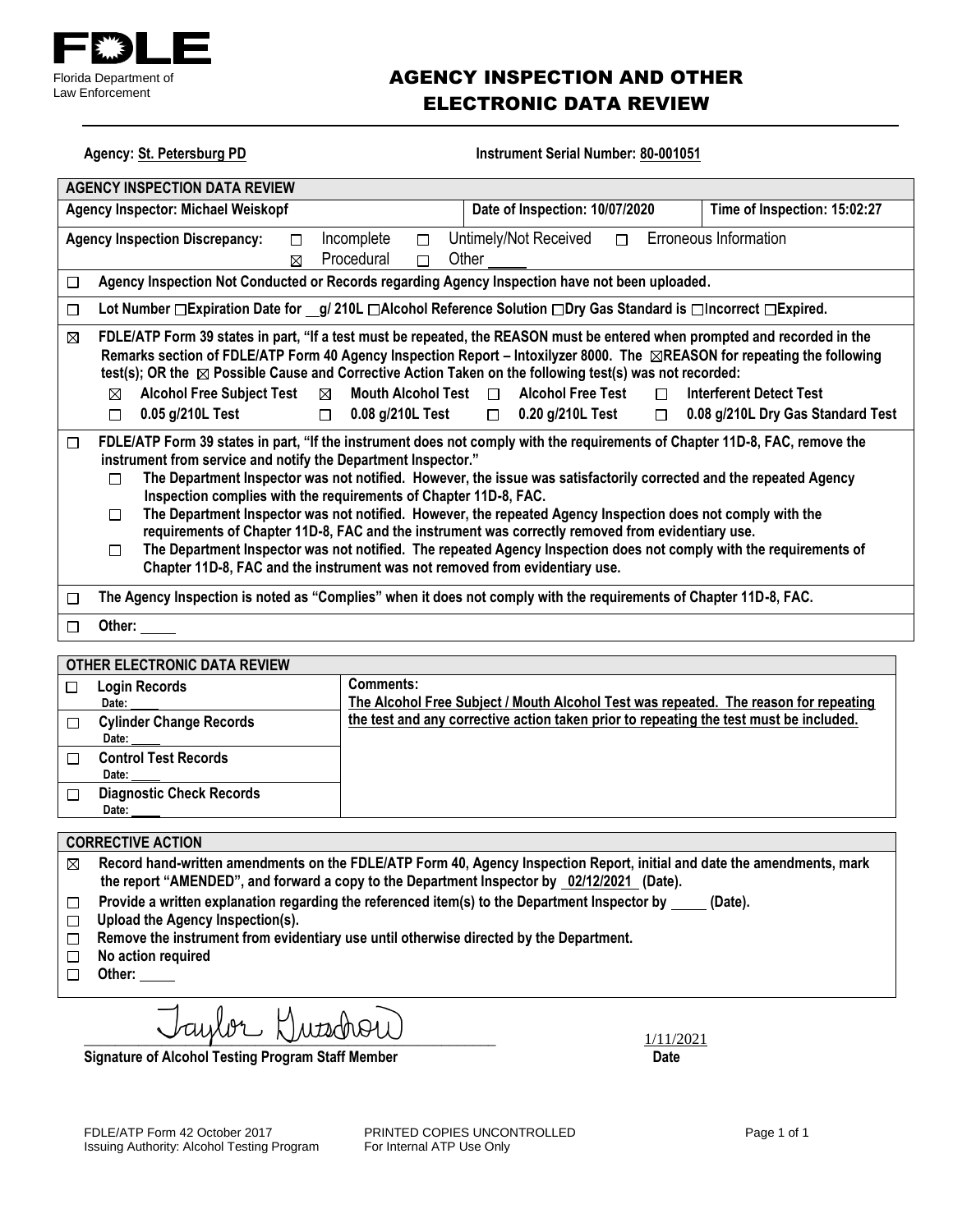# Florida Department of Law Enforcement **Alcohol Testing Program**

# AGENCY INSPECTION REPORT - INTOXILYZER 8000

Agency: ST PETERSBURG PD Time of Inspection: 14:14

Date of Inspection: 09/09/2020

Serial Number: 80-001051 Software: 8100.27

| Check or Test                               | <b>YES</b> | <b>NO</b> |
|---------------------------------------------|------------|-----------|
| Date and/or Time Adjusted                   |            | No        |
| Diagnostic Check (Pre-Inspection): OK       |            |           |
|                                             | <b>Yes</b> |           |
| Alcohol Free Subject Test: 0.000            |            |           |
|                                             | Yes        |           |
| Mouth Alcohol Test: Slope Not Met           |            |           |
|                                             | Yes        |           |
| Interferent Detect Test: Interferent Detect |            |           |
|                                             | <b>Yes</b> |           |
| Diagnostic Check (Post-Inspection): OK      |            |           |
|                                             | Yes        |           |

| Alcohol Free<br>Test<br>(q/210L) | $0.05q/210L$ Test<br>(q/210L)<br>Lot#: 201910D<br>Exp: $10/22/2021$ | $0.08q/210L$ Test<br>(q/210L)<br>$Let$ #:201902C<br>Exp: $02/20/2021$ | $0.20q/210L$ Test<br>(q/210L)<br>Lot#: 201902C<br>Exp: $02/20/2021$ | $0.08$ q/210L<br>Dry Gas Std Test<br>(q/210L)<br>Lot#:30219080A2<br>Exp: 12/05/2021 |
|----------------------------------|---------------------------------------------------------------------|-----------------------------------------------------------------------|---------------------------------------------------------------------|-------------------------------------------------------------------------------------|
| 0.000                            | 0.051                                                               | 0.080                                                                 | 0.203                                                               | 0.079                                                                               |
| 0.000                            | 0.051                                                               | 0.081                                                                 | 0.203                                                               | 0.079                                                                               |
| 0.000                            | 0.051                                                               | 0.081                                                                 | 0.203                                                               | 0.079                                                                               |

Number of Simulators Used: 5

.08 LOT/EXP INCORRECT

Remarks:

 $-08g/210h$ Lot 201908B<br> $EXP$  08/07/2021

The above instrument complies (X) does not comply (

) with Chapter 11D-8, FAC.

I certify that I hold a valid Florida Department of Law Enforcement Agency Inspector Permit and that I performed, this inspection in accordance with the provisions of Chapter 11D-8, FAC. MICHAEL D WEISKOPF

Signature and Printed Name 09/09/2020 Date

FDLE/ATP Form 40 - March 2004